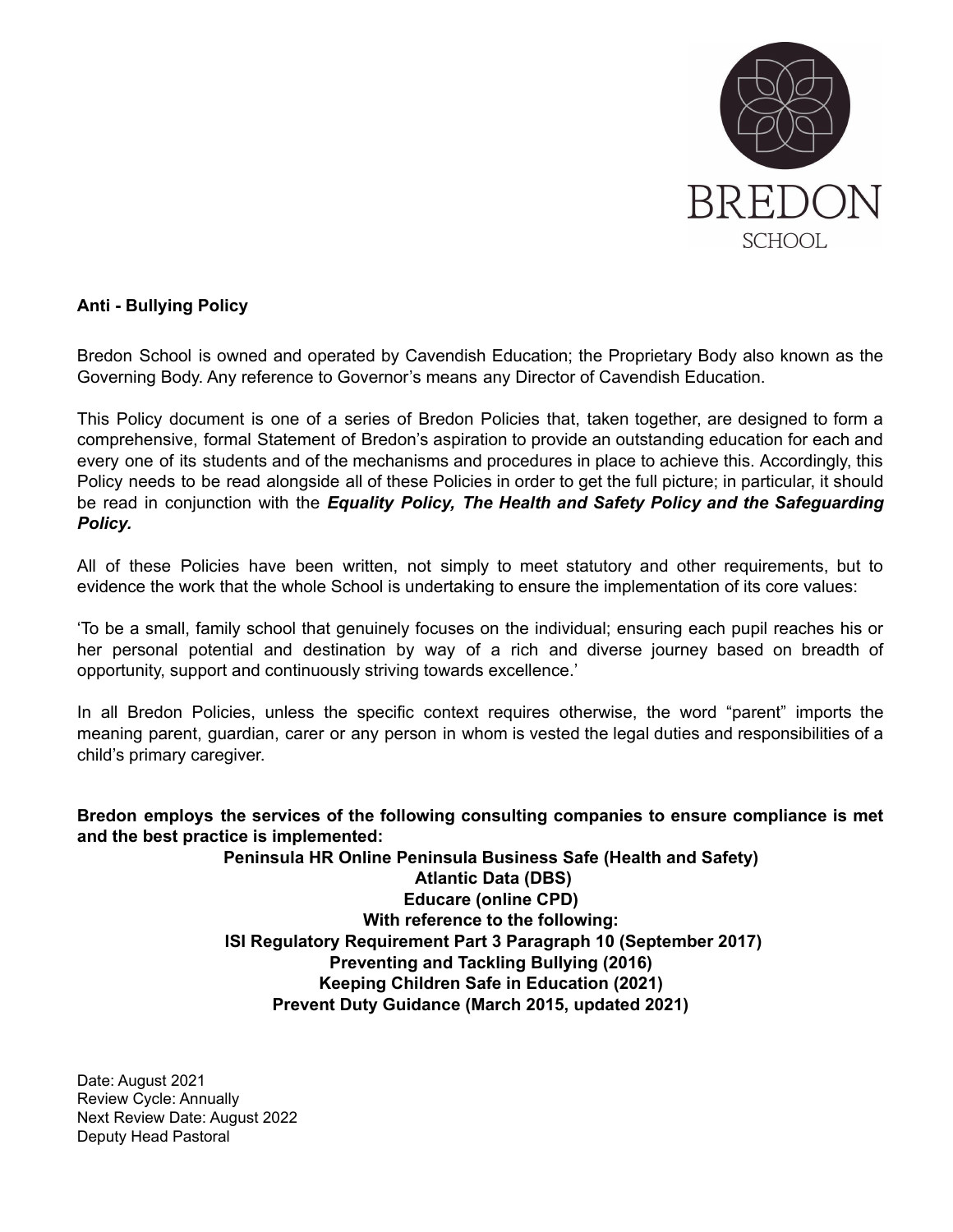#### **Aim**

At Bredon School we aim to provide a caring, safe and friendly environment, where our pupils can learn and develop in a relaxed and secure atmosphere. Bullying of any kind is anti-social behaviour and will not be tolerated. Thankfully, bullying at Bredon School is a rare occurrence but it may surface occasionally and is always a concern when it arises. If bullying does occur all pupils and parents should be able to inform someone within the school and have confidence that the incident will be dealt with promptly, effectively and appropriately. We expect anyone who knows that bullying is happening to tell a member of staff or a person whom they trust. Bullying of any kind is never tolerated at Bredon School.

The school takes a four pronged approach to bullying:

- 1. Educating pupils formally and informally, emphasising care and tolerance towards individuals; raising awareness of signs of bullying via staff INSET.
- 2. Encouraging pupils to watch for and recognise signs of unhappiness in other pupils and be confident to report it to a member of staff or someone who they trust, in addition to regular welfare meetings with pupils.
- 3. Providing and implementing an Anti-Bullying policy and procedure and a Complaints policy and procedure.
- 4. Treating bullying cases seriously and applying sanctions in line with the Bredon School Ladder of Consequences.

# **Definition**

Bullying is the intentional, repetitive or persistent hurting of one person by another, often where the relationship involves an imbalance of power. Bullying may not necessarily include all individual examples of unpleasant, aggressive or anti-social behaviour. Bullying can be done face to face, through third parties or through sending messages or images by email, text or over the internet. It may be:-

- Emotional: being deliberately unfriendly, excluding people from groups, tormenting (e.g., hiding books or possessions, making threatening gestures, damaging property or theft of property)
- Physical: pushing, kicking, hitting, punching, spitting or using any form of physical violence
- Racist: racial taunts, gestures or graffiti
- Religious: anti-religious or sectarian taunts, gestures or graffiti
- Sexual: unwanted physical contact, sexually abusive comments or rumour mongering
- LBGTQ: focussing on the issue of gender or sexual orientation including name calling
- Verbal: name calling, teasing, mocking, spreading rumours, making offensive comments
- Focussed on special needs or disability
- Cyber: misuse of all areas of the internet, such as email and chat rooms, mobile phones, text messaging, camera or video technology deliberately used to cause offence, torment or spread rumours (See Appendix 1)

Bullying hurts and can do lasting harm. Pupils who bully need to learn different ways of behaving.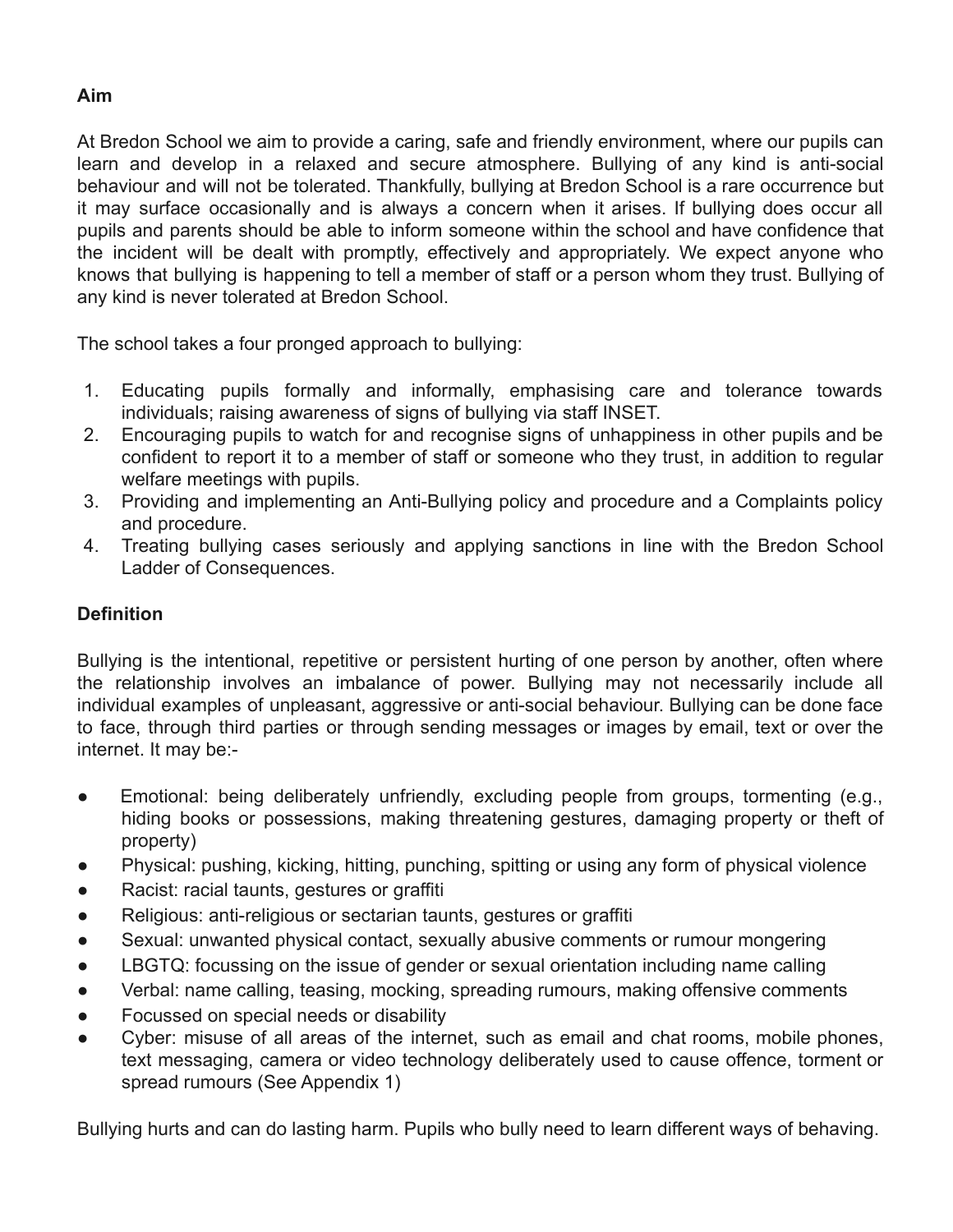# **Objectives**

- To provide a caring and accepting environment in which pupils develop respect and tolerance for themselves and for others
- To encourage pupils to be kind, fair and honest and so to develop within themselves a total rejection of bullying in any form
- To ensure that everyone in the school community is aware that bullying will not be tolerated and always reported or challenged
- To create an open and supportive climate for all pupils, so that bullying is reported and dealt with swiftly
- To ensure that pupils and parents know about the school policy on bullying and know what they should do if bullying arises
- To ensure that staff are familiar with the school policy on bullying and know what they should do if bullying is reported to them, dealing with it in a way that takes account of the needs of both the victim and the bully

### **Whole School Strategy to Prevent Bullying**

- The Bredon School ethos emphasises the need for mutual respect and care within the school community
- The PSHE Programme provides a range of opportunities for pupils to discuss issues to do with friendship, relationships, caring for each other in the community as well as discussing bullying as a specific topic
- Posters and other display / information materials are deployed
- Whole School Assemblies, Tutorials and House Time regularly focus on issues such as respect, friendship, community values and bullying itself
- Weekly welfare meetings with groups of pupils are held
- All staff are expected to treat all pupils with respect, fairness and justice
- All staff have a pastoral duty within the school and most are assigned or affiliated to a house tutor team
- Staff are asked to watch for early signs of distress in pupils (deterioration in work, spurious illness, isolation, avoidance of their own peer group) and report any concerns to the tutor and HsM
- Pupils are made aware of who they can talk to in confidence, including any member of staff who they feel they can trust. All cases are treated with discretion and sensitivity

### **Procedure for Dealing with Bullying**

All reports of bullying are taken seriously and dealt with promptly.

Teachers listen carefully to accounts and try not to make premature assumptions. Most reports are dealt with by the HsM and/or Deputy Head Pastoral. The first priority is to stop the bullying and support both the victim and the bully from future recurrence.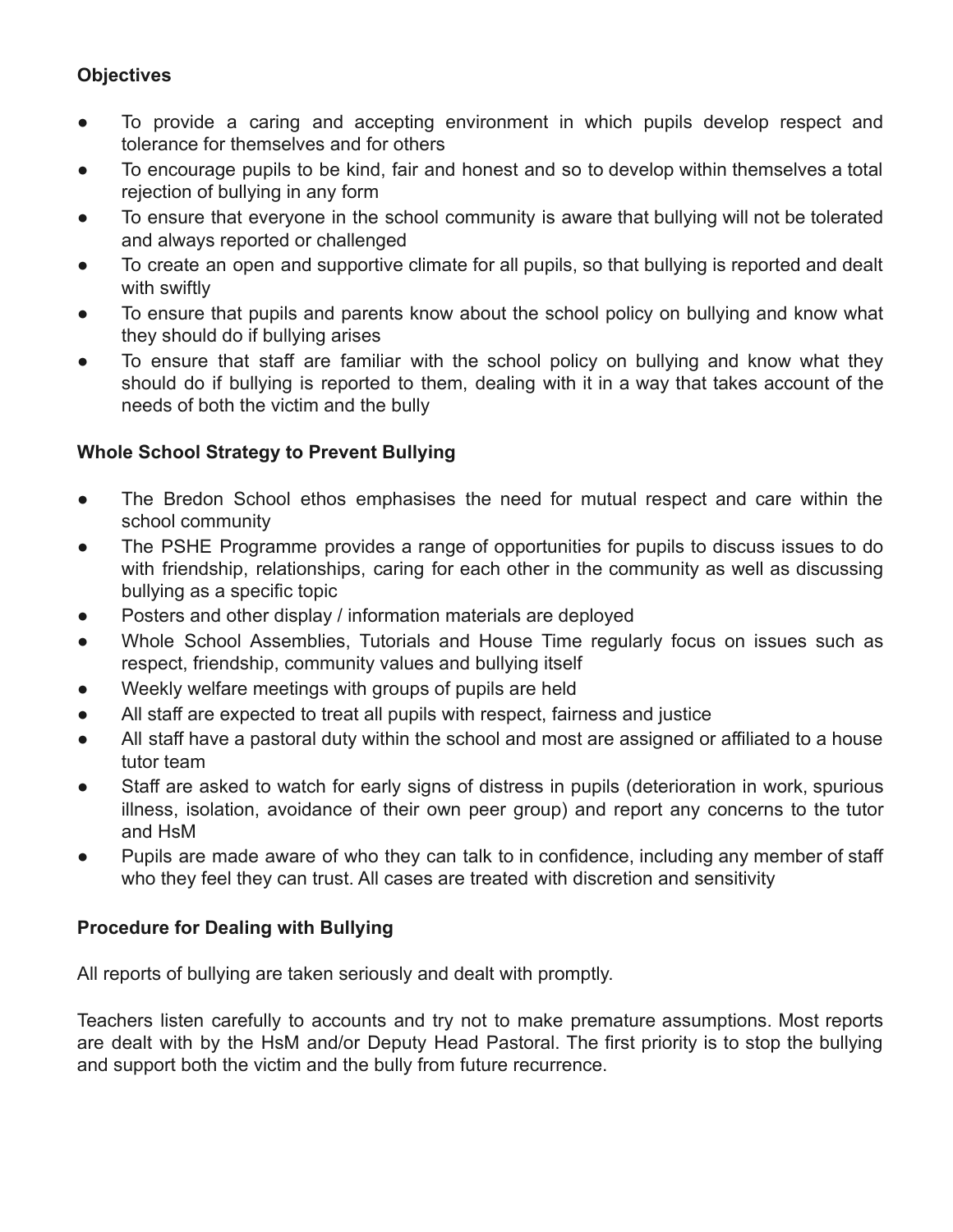#### **1. Alert**

Cases of bullying or suspected incidents are immediately reported to the HsM who may then involve the Deputy Head Pastoral.

#### **2. Investigation**

The HsM notifies the tutors of any other pupil concerned and then makes a preliminary investigation. If the allegations are confirmed, the HsM or Deputy Head Pastoral informs the parents of the pupil if deemed necessary. The incident is recorded on the central Schoolbase system for pupil records and if a Safeguarding concern, on My Concern.

#### **3. Reporting**

At the earliest opportunity (likely to be the next day's staff briefing) the HsM or Deputy Head Pastoral 'flags' the pupil concerned informing the staff and asking them to observe the pupil and to report any incidents which might be regarded as bullying.

#### **4. Case Discussion**

The HsM (or HsMs involved) Deputy Head Pastoral will meet twice weekly with pupils to discuss whether the problem is persisting. These meetings are noted to ensure the pupils' accounts match up. This approach continues for a minimum two weeks to ensure there is no recurrence.

If the cases are more persistent the HsM, in conjunction with the Deputy Head Pastoral, will devise an action plan, setting out objectives with regards supporting the victim and the bully and to restore normal relationships, monitoring procedures and a date for a review meeting will be set. The Deputy Head Pastoral will keep the Headmaster informed throughout and if necessary share the action plan with the parents concerned.

#### **Serious Offences**

If a pupil does not respond positively to attempts to stop the bullying behaviour or the bullying behaviour is sufficiently serious, the pupil will be dealt with according to the Behaviour Management Policy and whole school Ladder of Consequences, which could lead to exclusion at the Headmaster's discretion.

### **ADVICE FOR PUPILS: if you witness bullying behaviour**

- Do something
- Support the victim by offering your friendship and make it clear that in your opinion what is happening to them is wrong
- Encourage them to speak out on their own behalf by confronting the bully or, with their permission, confront the bully yourself
- Take the victim to a trusted adult and reassure them that doing something will make a positive difference, or suggest that you see someone on their behalf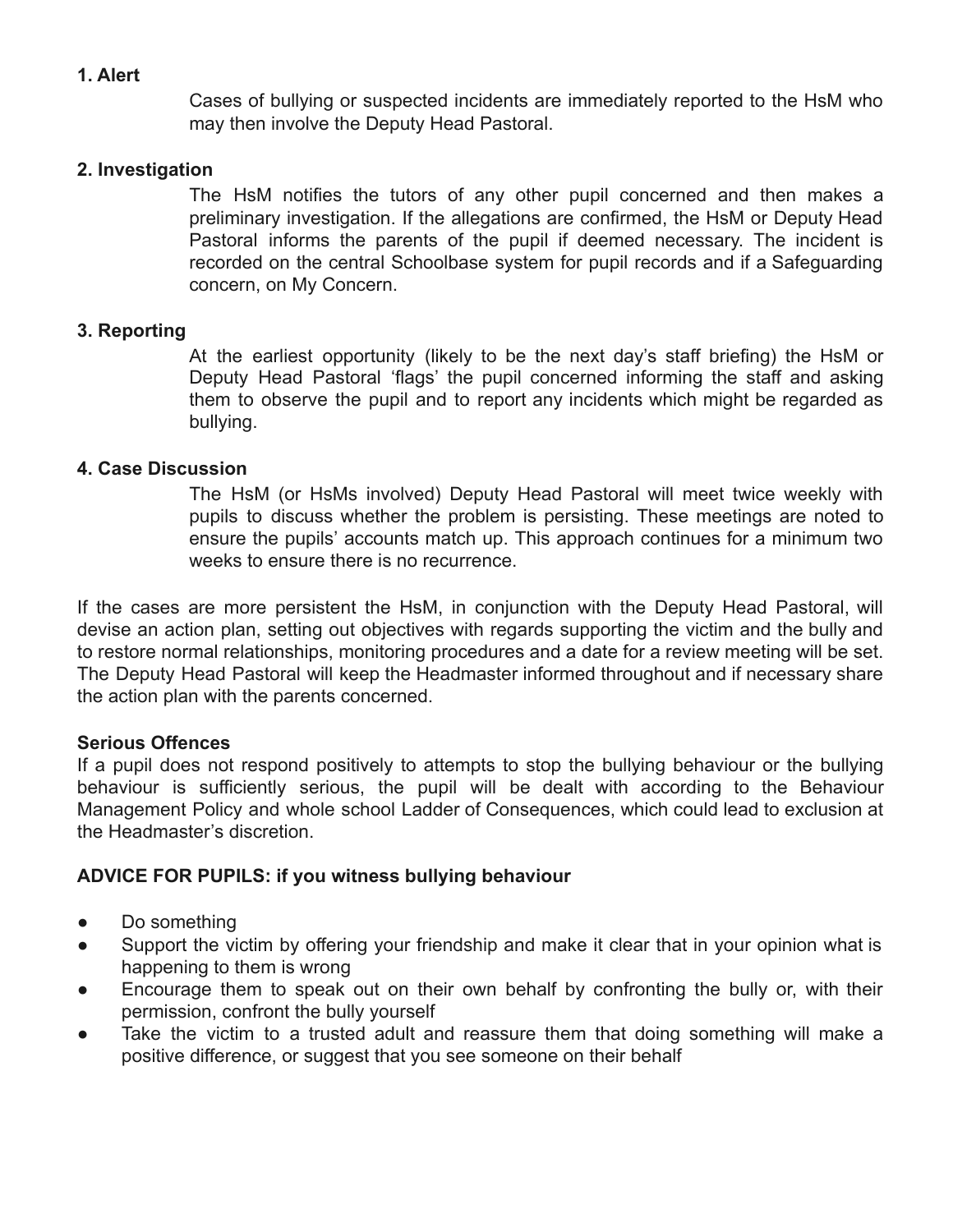## **ADVICE FOR PUPILS: if you're being bullied**

- Remember, bullying is never your fault. It can be stopped and, if online, it can usually be blocked/stopped and even traced if it has been anonymous (for more information on cyberbullying, see Appendix 1)
- Don't ignore the bullying. Tell someone you trust, such as a teacher or parent, or call an advice line. It is good to tell an adult as soon as it starts happening, so that it can be dealt with quickly

### **The law is on your side**

The **Protection from Harassment Act**, the **Malicious Communications Act 1988** and Section 43 of the **Telecommunications Act** may be used to combat cyberbullying (more information below)

People may be fined or sent to prison.

There are also people outside the school who would be willing to help. Details of organisations who may be able to help include:

- Independent Listener Linde Melhuish (07967690412, linde.melhuish@gmail.com)
- CEOP: https://www.ceop.police.uk/Safety-Centre/
- Childline: 08001111 or www.childline.org.uk
- Kidscape: www.kidscape.org.uk
- NSPCC: www.nspcc.org.uk
- Anti-bullying Alliance: www.anti-bullyingalliance.org.uk
- Young Minds: www.youngminds.org.uk
- Family Lives: www.familylives.org.uk
- Samaritans: www.samaritans.org.uk
- Children's Commissioner www.childrenscommissioner.co.uk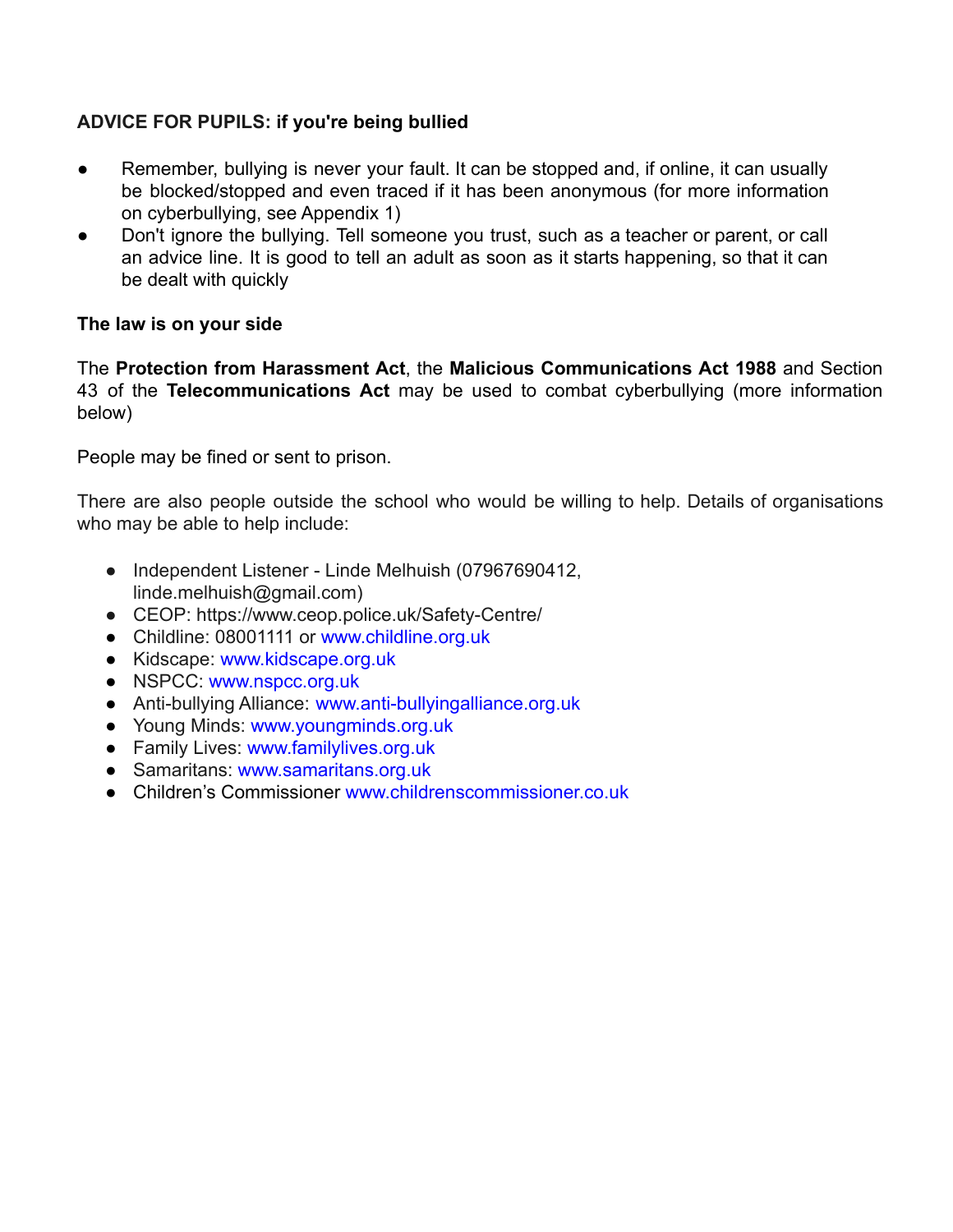### **Appendix 1 - Cyber Bullying**

**At Bredon School, we take technology based bullying as seriously as the more conventional types of bullying and, therefore, will deal with each situation individually. An episode may result in a simple verbal warning. It will often result in a parental discussion. Clearly, more serious cases will result in further sanctions such as fixed term or even permanent exclusion.**

Technology can allow the user to bully anonymously or from an unknown location, 24 hours a day, 7 days a week. Cyber-bullying leaves no physical scars so it is, perhaps, less evident to a parent or teacher, but it is highly intrusive and the hurt it causes can be very severe.

### *What is Cyber-bullying?*

There are many types of cyber-bullying. Although there may be some of which we are as yet unaware, the more common examples are as follows:

- **Text messages** that are threatening or cause discomfort
- **Picture/video-clips** via mobile phone cameras images sent to others to make the victim feel threatened or embarrassed
- **Mobile phone calls** silent calls or abusive messages; or stealing the victim's phone and using it to harass others, to make them believe the victim is responsible. This can also include giving the victim's phone number out to others indiscriminately
- **Emails** threatening or bullying emails, often sent using a pseudonym or somebody else's name
- **Chatroom bullying** menacing or upsetting responses to children or young people when they are in web-based chatroom
- **Instant messaging** (IM) unpleasant messages sent while children conduct real-time conversations online using Whatsapp, Tiktok or Instagram Chat, amongst others
- **Bullying via websites** use of defamatory blogs (web logs), personal websites and social networking such as Facebook. Many young people sign up for social networking sites by not being truthful about their real age, in order to be able to use the system

### **At Bredon School, pupils are taught how to:**

- Understand how to use these technologies safely and know about the risks and consequences of misusing them
- Know what to do if they or someone they know are being cyberbullied
- Understand the appropriate use of remote learning and what to do if problems occur
- Report any problems with cyberbullying. If they do have a problem, they can talk to the school, parents, the police, the mobile network (for phone) or the Internet Service Provider (ISP) to do something about it Pupils are signposted towards CEOP (Child Exploitation and Online Protection Command) in PSHE lessons, to use as an effective reporting tool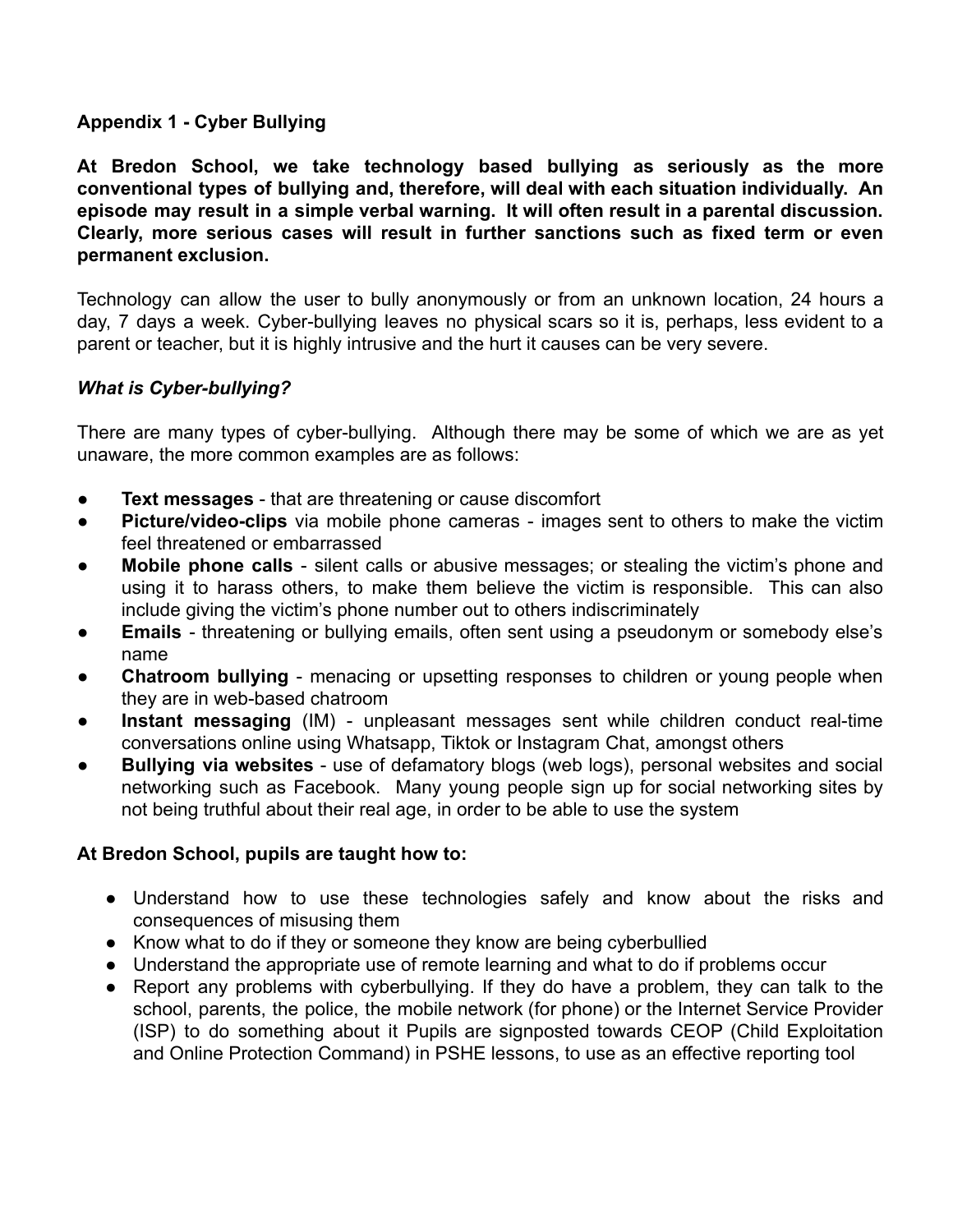### **Bredon School has:**

- A half-termly newsletter from the Deputy Head Pastoral sent to all parents and quardians with tips on how to support pupils in the safe use of technology
- Support for parents and pupils if cyberbullying occurs by assessing the harm caused, identifying those involved, taking steps to repair harm and to prevent recurrence.

# **Tips for pupils**

## **If you're being bullied by phone or over the internet**

- Remember, bullying is never your fault. It can be stopped and it can often be traced
- Don't ignore the bullying. Tell someone you trust, such as a parent, teacher or houseparent, or call an advice line. It is good to tell an adult as soon as it starts happening, so that it can be dealt with quickly
- Try to keep calm. If you are frightened, try to show it as little as possible. Don't get angry, it will only make the person bullying you more likely to continue
- Don't give out your personal details online if you're in a chatroom, watch what you say about where you live, the school you go to, your email address etc. All these things can help someone who wants to harm you build up a picture about you
- Keep and save any bullying emails, text messages or images. Then you can show them to a parent or teacher as evidence
- If you can, make a note of the time and date bullying messages or images were sent, and note any details about the sender
- There's plenty of online advice on how to react to cyberbullying. For example, **[www.kidscape.org](http://www.kidscape.org)** and **[www.wiredsafety.org](http://www.wiredsafety.org)** have some useful tips

### **Text/video/instant messaging**

- Block the user and report the abuse
- Don't reply to abusive or worrying text or video messages. Your mobile service provider will have a number for you to ring or text to report phone bullying. Visit their website for details
- Don't delete messages from cyberbullies. You don't have to read them, but you should keep them as evidence
- Text harassment is a crime. If the calls are simply annoying, tell a teacher, parent or carer. If they are threatening or malicious and they persist, report them to the police, taking with you all the messages you've received

### **Phone calls**

- If you get an abusive or silent phone call, don't hang up immediately. Instead, put the phone down and walk away for a few minutes. Then hang up or turn your phone off. Once they realise they can't get you rattled, callers usually get bored and stop bothering you
- Always tell someone else: a teacher, parent, friend. Get them to support you and monitor what's going on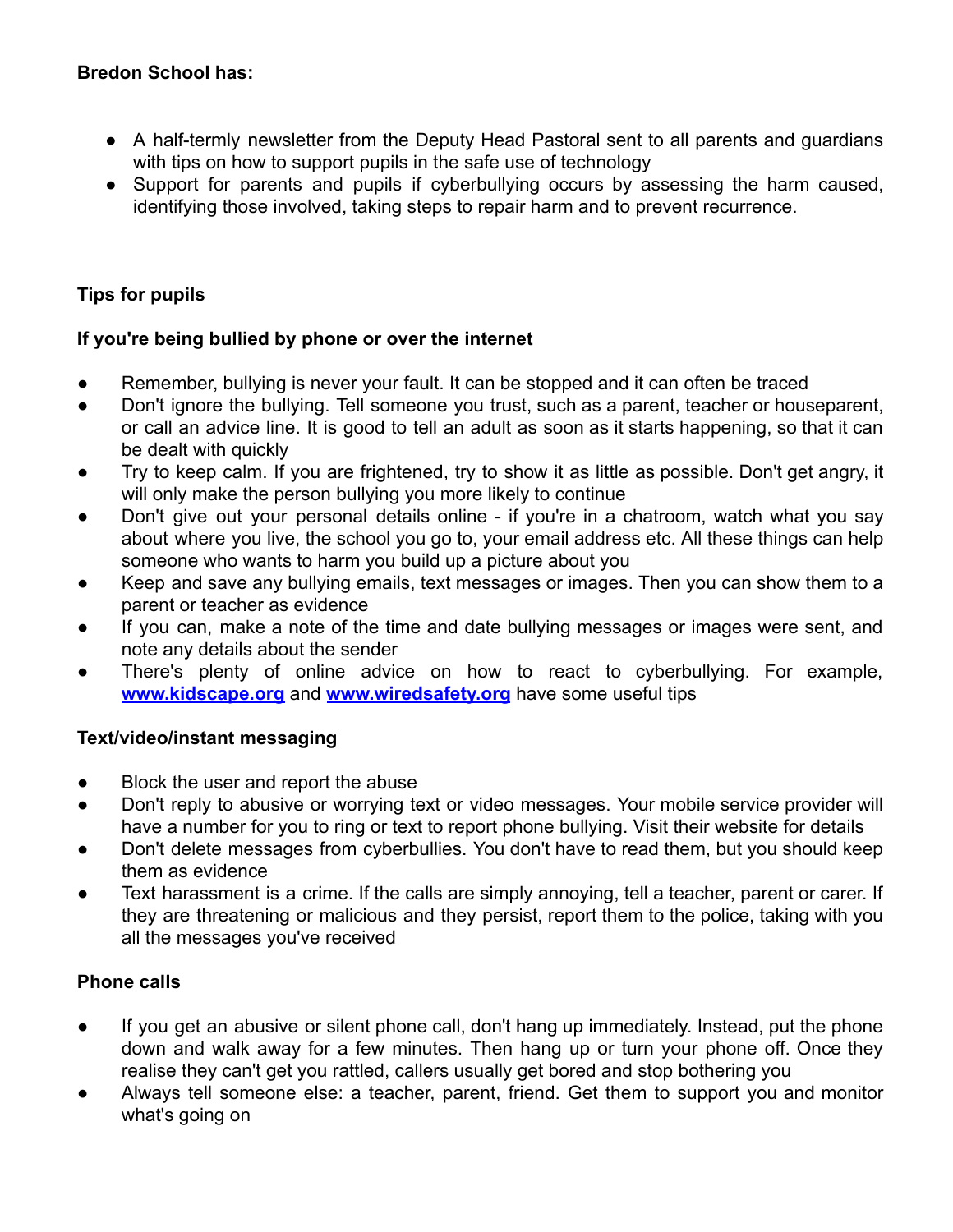- Don't give out personal details such as your phone number to just anyone. And never leave your phone lying around. When you answer your phone, just say 'hello', not your name. If they ask you to confirm your phone number, ask what number they want and then tell them if they've got the right number or not
- You can use your voicemail to vet your calls. A lot of mobiles display the caller's number. See if you recognise it. If you don't, let it divert to voicemail instead of answering it. And don't leave your name on your voicemail greeting. You could get an adult to record your greeting. Their voice might stop the caller ringing again
- Almost all calls nowadays can be traced
- If the problem continues, think about changing your phone number by contacting your mobile service provider
- If you receive calls that scare or trouble you, make a note of the times and dates and report them to the police. If your mobile can record calls, take the recording too

## **Emails**

- Never reply to unpleasant or unwanted emails the sender wants a response, so don't give them that satisfaction. Usually these are sent out automatically by computers, but they can also be sent by individuals. In most email systems, you can mark the emails as SPAM and this usually solves the problem. If the emails return from another source, ask your parent or teacher for advice
- Keep any worrying emails as evidence and tell an adult about them
- Ask an adult to contact the sender's Internet Service Provider (ISP) by writing abuse@ and then the host, e.g., **[abuse@hotmail.com](mailto:abuse@hotmail.com)**
- Never reply to someone you don't know, even if there's an option to 'unsubscribe'. Replying simply confirms your email address as a real one

# **Web bullying**

- If the bullying is on a website (e.g., Facebook) tell a teacher or parent, just as you would if the bullying were face-to-face – even if you don't actually know the bully's identity. Bullying often occurs on social networking websites, like Facebook or Instagram
- Serious bullying should be reported to the police for example threats of a physical or sexual nature. Your parent or teacher will help you do this
- Often you can select inappropriate or intimidating comments on many social networking websites (such as Facebook/Instagram) and report them to the provider using their "report" button. This will sometimes result in the comments being removed and it is a good first step to take, along with telling your parent or teacher about the comments
- Use CEOP to report inappropriate contact, it won't be confidential but it will be able to be taken down more quickly

# **Chat rooms**

- Never give out your name, address, phone number, school name or password online. It's a good idea to use a nickname. And don't give out photos of yourself
- Don't accept emails or open files from people you don't know
- Remember it might not just be people your own age in a chat room
- Stick to public areas in chat rooms and get out if you feel uncomfortable